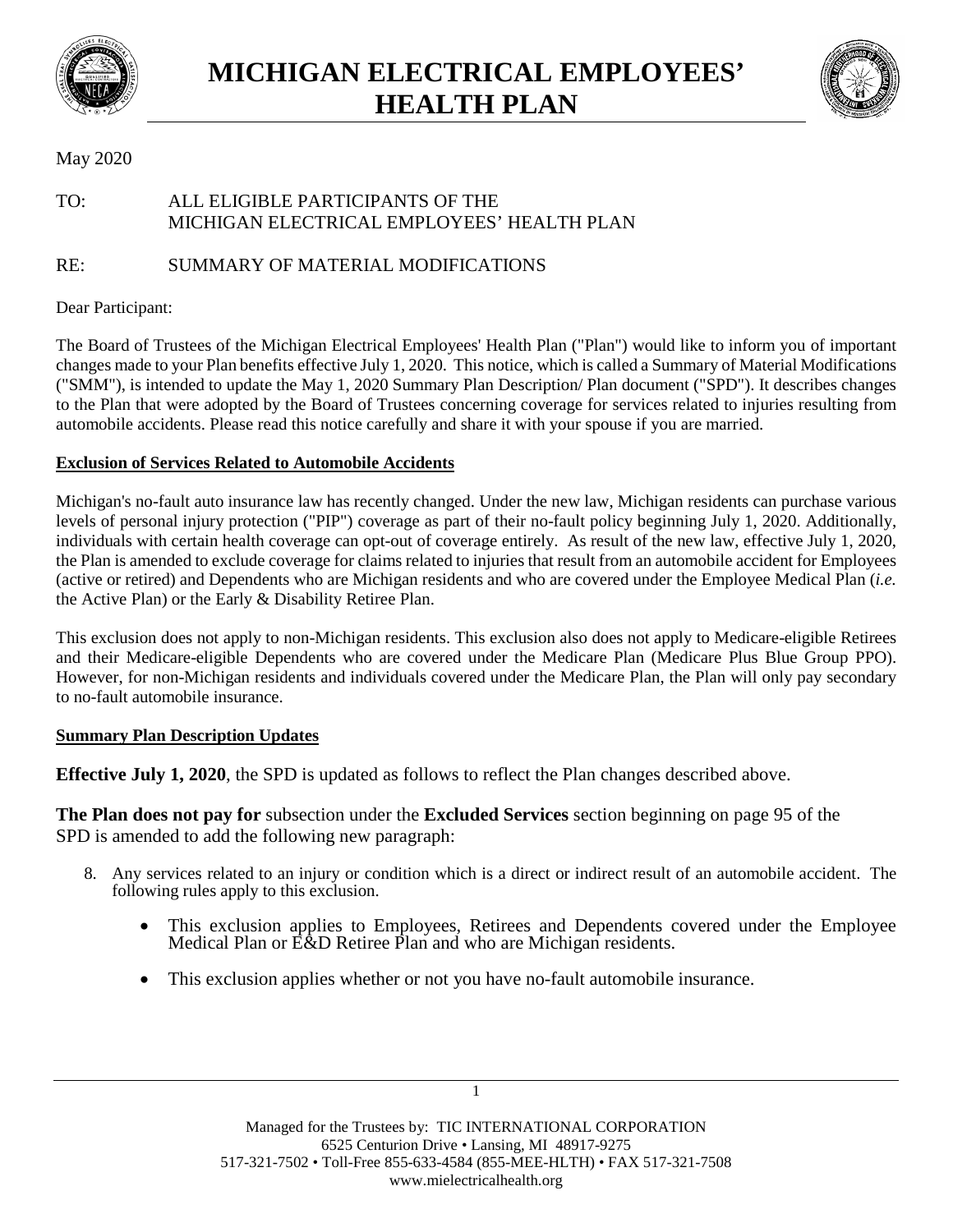- This exclusion does not apply to services for an injury or condition resulting from a motorcycle accident, unless the services are payable under no-fault auto insurance coverage. For additional information, see the Claims and Appeals Procedures section of this booklet beginning on page 118.
- For non-Michigan residents, the Plan will pay for services to treat an injury or condition that is a direct or indirect result of an automobile accident only on a secondary basis and only when benefits do not duplicate those available under your no-fault automobile insurance policy. For additional information, see the Claims and Appeals Procedures section of this booklet beginning on page 118.

The **Claims for Automobile-Related Accidents and Motorcycle Accidents** subsection of the **Claims and Appeals Procedures** section beginning on page 118 of the SPD is updated as follows:

#### **Claims for Automobile-Related Accidents and Motorcycle Accidents**

| For non-Michigan residents, Plan coverage is<br>secondary to no-fault automobile insurance for all<br>services related to an injury which is a direct or<br>indirect result of an automobile accident, including<br>but not limited to automobiles, buses, trucks, etc.<br>Plan coverage is available only when benefits do<br>not duplicate those available under your no-fault<br>automobile insurance policy. Payment under the<br>Plan, when combined with any payment you<br>receive under your automobile insurance policy,<br>will not be more than 100% of the BCBSM<br>Approved Amount for covered services. |
|-----------------------------------------------------------------------------------------------------------------------------------------------------------------------------------------------------------------------------------------------------------------------------------------------------------------------------------------------------------------------------------------------------------------------------------------------------------------------------------------------------------------------------------------------------------------------------------------------------------------------|
| Plan coverage will be secondary to any motorcycle                                                                                                                                                                                                                                                                                                                                                                                                                                                                                                                                                                     |
| insurance whether or not the individual is wearing a helmet<br>and whether or not the individual maintains medical benefit<br>motorcycle coverage (e.g. Plan coverage is secondary<br>when an individual was wearing a helmet at the time of an<br>accident and maintains medical benefit motorcycle<br>insurance coverage).                                                                                                                                                                                                                                                                                          |
| If an individual does not maintain the medical benefit<br>motorcycle insurance coverage required by law to ride<br>without a helmet (currently \$20,000), the Plan will not pay<br>any amount that would have been covered by the<br>mandatory motorcycle insurance. Instead, the mandatory<br>motorcycle insurance coverage will apply like a deductible<br>and the Plan will provide benefits only for amounts that<br>exceed the required coverage (\$20,000).                                                                                                                                                     |
| No-fault Automobile Accidents                                                                                                                                                                                                                                                                                                                                                                                                                                                                                                                                                                                         |